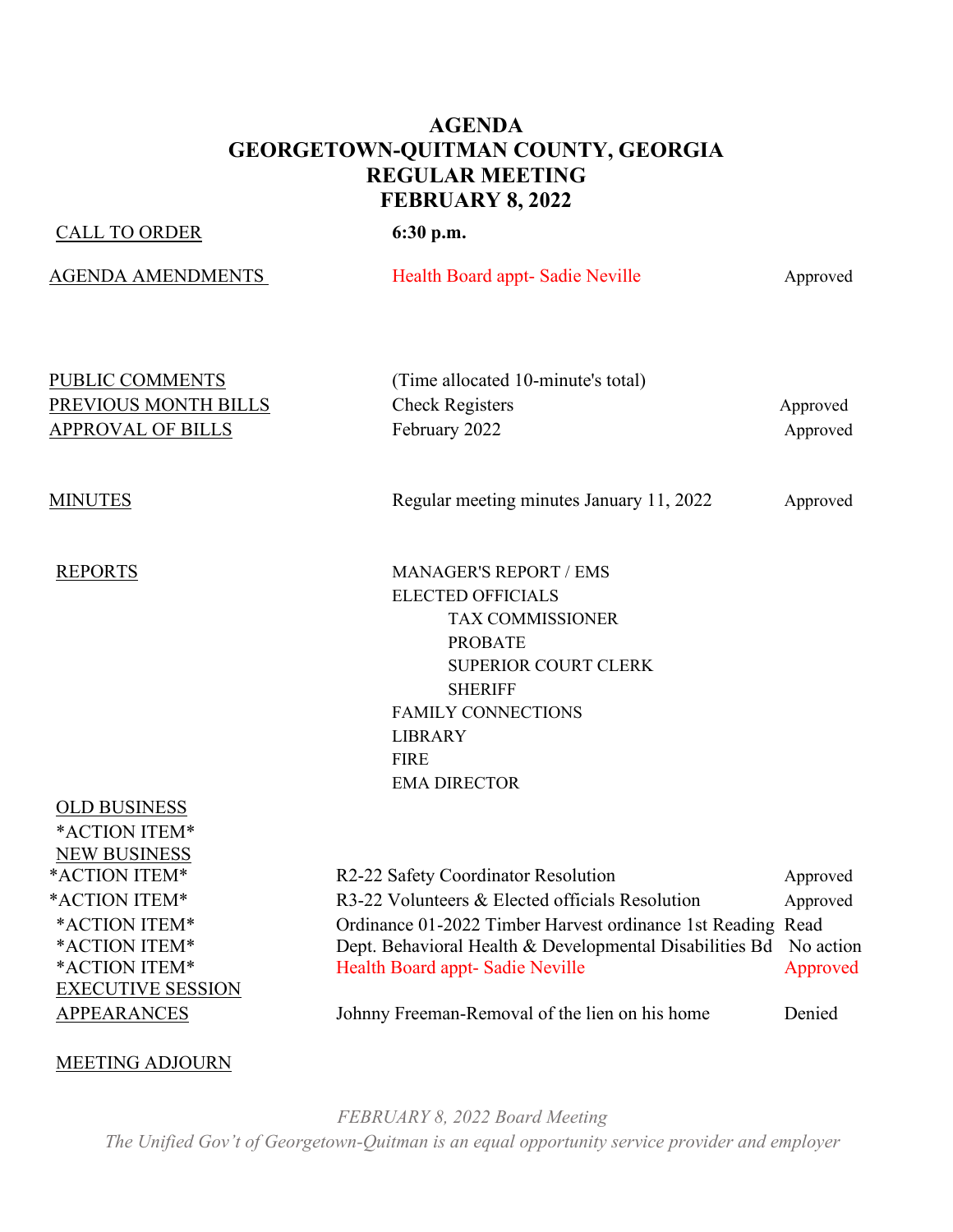### **GEORGETOWN-QUITMAN COUNTY COMMISSION REGULAR MEETING MINUTES JANUARY 11, 2022 6:30 p.m.**

#### **CALLED TO ORDER**

The meeting was called to order at 6:36 p.m. with a prayer followed by the pledge. Members present were Commissioners: Lewis, Blackmon, Hayes, Kinsey, and Bussey. County Attorney Tracy Cary, Financial Officer Teri Odom, and County Manager Jason Weeks.

#### **AGENDA AMENDMENTS**

Chairman Lewis asked for a motion to approve the agenda as presented. **Motion made by** 

**Kinsey to accept the agenda. Second by Hayes**. Voting Yes- Bussey, Kinsey, Hayes, Blackmon, and Lewis.

Chairman Lewis turned the meeting over to Vice Chairman Blackmon. Vice Chairman Blackmon opened the meeting to accept nominations for Chairman, Vice-Chairman, County Attorney, and County Auditor. **Motion made by Kinsey to keep Lewis as Chairman,** 

**Blackmon as Vice Chairman, County Attorney as Tracy Cary, and County Auditor as DeLoach & Wingate. Second by Hayes.** Voting Yes-Bussey, Kinsey, Hayes, Blackmon, and Lewis.

**PUBLIC COMMENTS-** Chairman Lewis asked Kris Peavey the County Extension Coordinator, to introduce the new secretary for the County Extension office Mrs.Sharon Redding. Peavey stated that Mrs. Sharon Redding will be at the office in Quitman County 2 days a week Tuesday and Friday from 8-5. The 4-H Education position is still being advertised.

#### **PREVIOUS MONTH CHECK REGISTER**

**Motion made by Hayes to approve the previous month's check register. Second by Kinsey.** Voting Yes- Bussey, Kinsey, Hayes, Blackmon, and Lewis.

#### **APPROVAL OF BILLS**

**Motion made by Kinsey to approve the bills as presented. Second by Blackmon.** Voting Yes- Bussey, Kinsey, Hayes, Blackmon, and Lewis.

*FEBRUARY 8, 2022 Board Meeting The Unified Gov't of Georgetown-Quitman is an equal opportunity service provider and employer*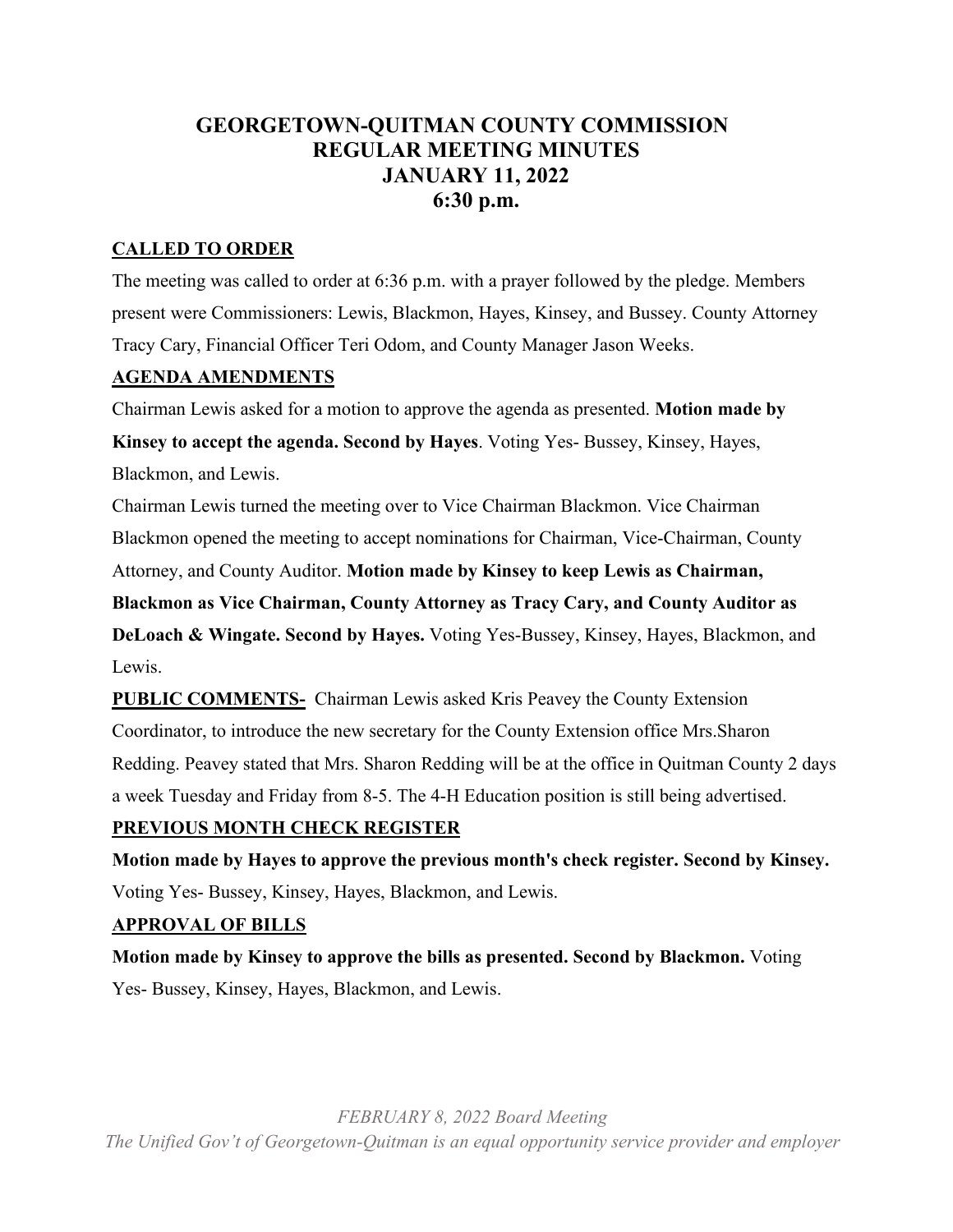#### **MINUTES**

December 14, 2021, Public hearing meeting minutes- **Motion made by Blackmon to approve the public hearing meeting minutes. Second by Kinsey.** Voting Yes- Bussey, Kinsey, Hayes, Blackmon, and Lewis.

December 14, 2021, Regular meeting minutes- **Motion made Kinsey to approve the regular meeting minutes. Second by Bussey.** Voting Yes-Bussey, Kinsey, Hayes, Blackmon, and Lewis.

December 21, 2021, Called meeting minutes- **Motion made by Hayes to approve the Called meeting minutes. Second by Kinsey.** Voting Yes-Kinsey, Hayes, and Blackmon.

**MANAGER'S REPORT-**Weeks was present and gave the total call for EMS for the month of December.

**GRADY EMS CONTRACT-** Weeks explained that January 1, 2022, started the new contract period with Grady EMS. Currently, during the daylight hours, we have staff and a truck here in Georgetown-Quitman County. At 7:00 p.m. the office here shuts down and everything is funneled out of Clay County. Weeks contacted Jamie Sauls the EMS director to try to work out a rotation for the ambulance housing either daily or weekly so that our service does not have to come out of Clay County every evening during the new contract period. He would like for this rotation to take place to make it more fair to the Georgetown-Quitman County residents. Ms. Jamie Sauls stated that this was something that she would work on and should not be a problem. **LIBRARY SHELVING-** Weeks stated that the Road Dept. made a trip to Atlanta to pick up some shelving from a Library that has closed in that area. He said it is very nice shelving and we

will assist the Librarian with installing the shelving as soon as it is ready to placed, in the new Library.

**LMIG-** Weeks briefly went over the LMIG application. It has been submitted. He stated that he submitted point repairs on several roads.

**RECYCLING METAL AT LANDFILL-** Weeks met with Mr. Leonard Shoemaker the owner of Deep South Recycling, about the metal at the landfill. Mr. Shoemaker will collect the material and pay the County for the metal.

*FEBRUARY 8, 2022 Board Meeting* **RIVER BLUFF LEASE AGREEMENT-** Weeks reported that he sent the River Bluff Lease agreement to the County Attorney for his review. Weeks explained that this is a 25-year lease agreement. He is waiting to hear from County Attorney Tracy Cary about the bridge repairs at

*The Unified Gov't of Georgetown-Quitman is an equal opportunity service provider and employer*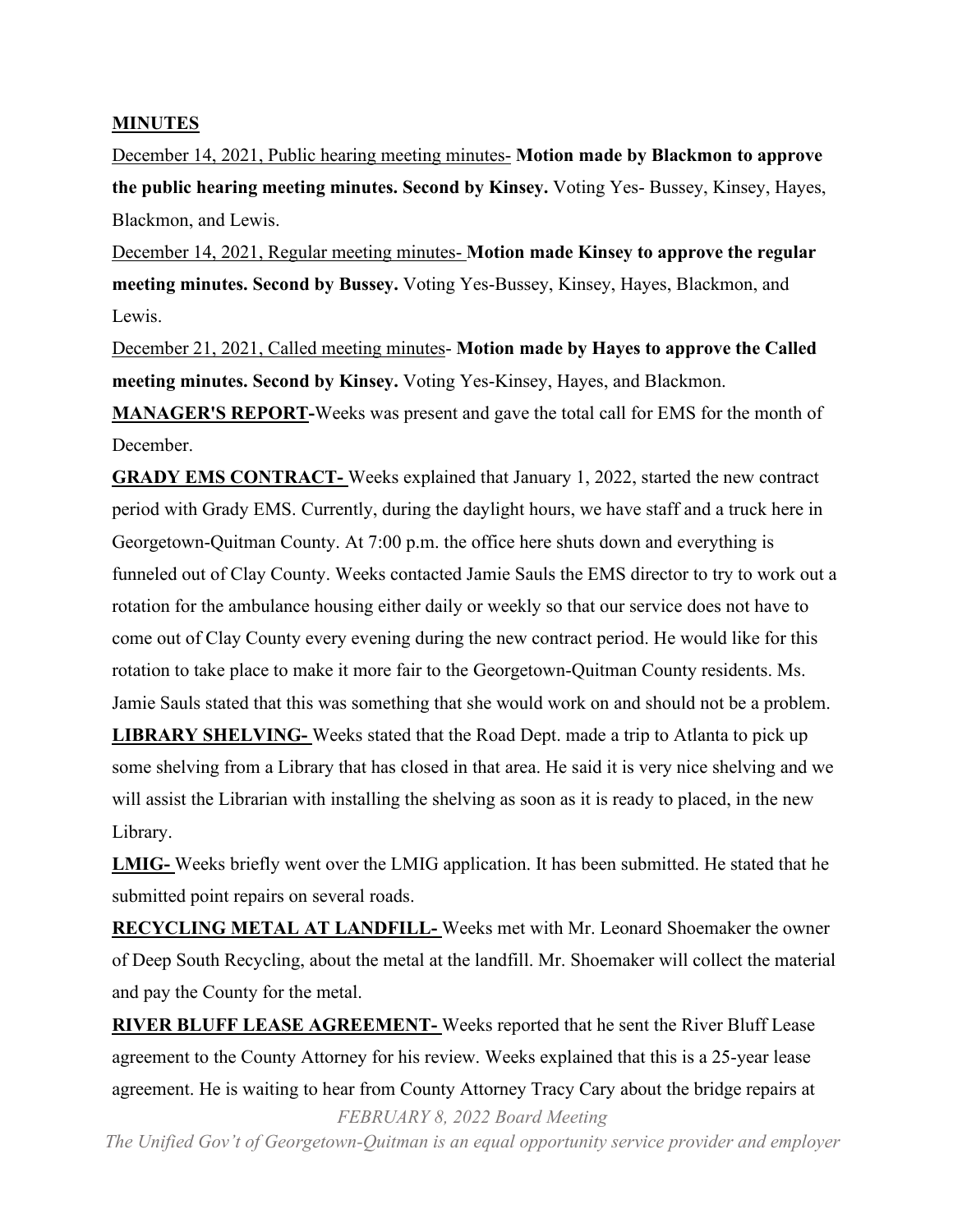River Bluff to find out whose responsibility it is to make these repairs. As soon as Weeks hears from Cary, he will let the Commissioners know.

#### **Tax Commissioner Report-**

## **Probate Report-SUPERIOR CLERK OF COURT-SHERIFF REPORT-**

#### **FAMILY CONNECTIONS-**

**Library-** The Librarian Mrs. Betty Fair was present at the meeting and gave a brief update on the library. Mrs. Fair stated that she has received the Weyerhaeuser grant for \$3,000.00 dollars which will be used for adult books and she has the Sandra Deal grant for \$3,000.00 dollars and that will be used for children's books. She also updated everyone on the anticipated opening date for the new library which should be the week of January 18, 2022 or shortly after.

#### **Fire Dept. Report-**

#### **CHAIRMAN REPORT-**

#### **OLD BUSINESS-**

#### **NEW BUSINESS-**

**APPROVAL OF FY 2022 MONTHLY RECURRING PAYMENTS-** Chairman Lewis went over the FY 2022 monthly recurring payment list. **Motion made by Blackmon to approve the** 

**FY 2022 monthly recurring payments. Second by Kinsey.** Voting Yes- Bussey, Kinsey,

Hayes, Blackmon, and Lewis.

**TAX COMMISSIONER LETTER-** Chairman Lewis read the Tax Commissioner letter that is done annually. **Motion made by Kinsey to approve the Tax Commissioner letter. Second by Blackmon.** Voting Yes-Bussey, Kinsey, Hayes, Blackmon, and Lewis.

**SHERIFF LETTER-** Chairman Lewis read the Sheriff letter that is done annually. **Motion made by Hayes to approve the Sheriff letter. Second by Kinsey.** Voting Yes-Bussey, Kinsey, Hayes, Blackmon, and Lewis.

**R01-2022 LCRT AUTHORITY ADDITION OF MEMBERS RESOLUTION-** Chairman Lewis read over R01-2022 LCRT Authority addition of members resolution. He stated that this was great to be able to add more areas and that this was a great service for our area. **Motion** 

*FEBRUARY 8, 2022 Board Meeting*

*The Unified Gov't of Georgetown-Quitman is an equal opportunity service provider and employer*